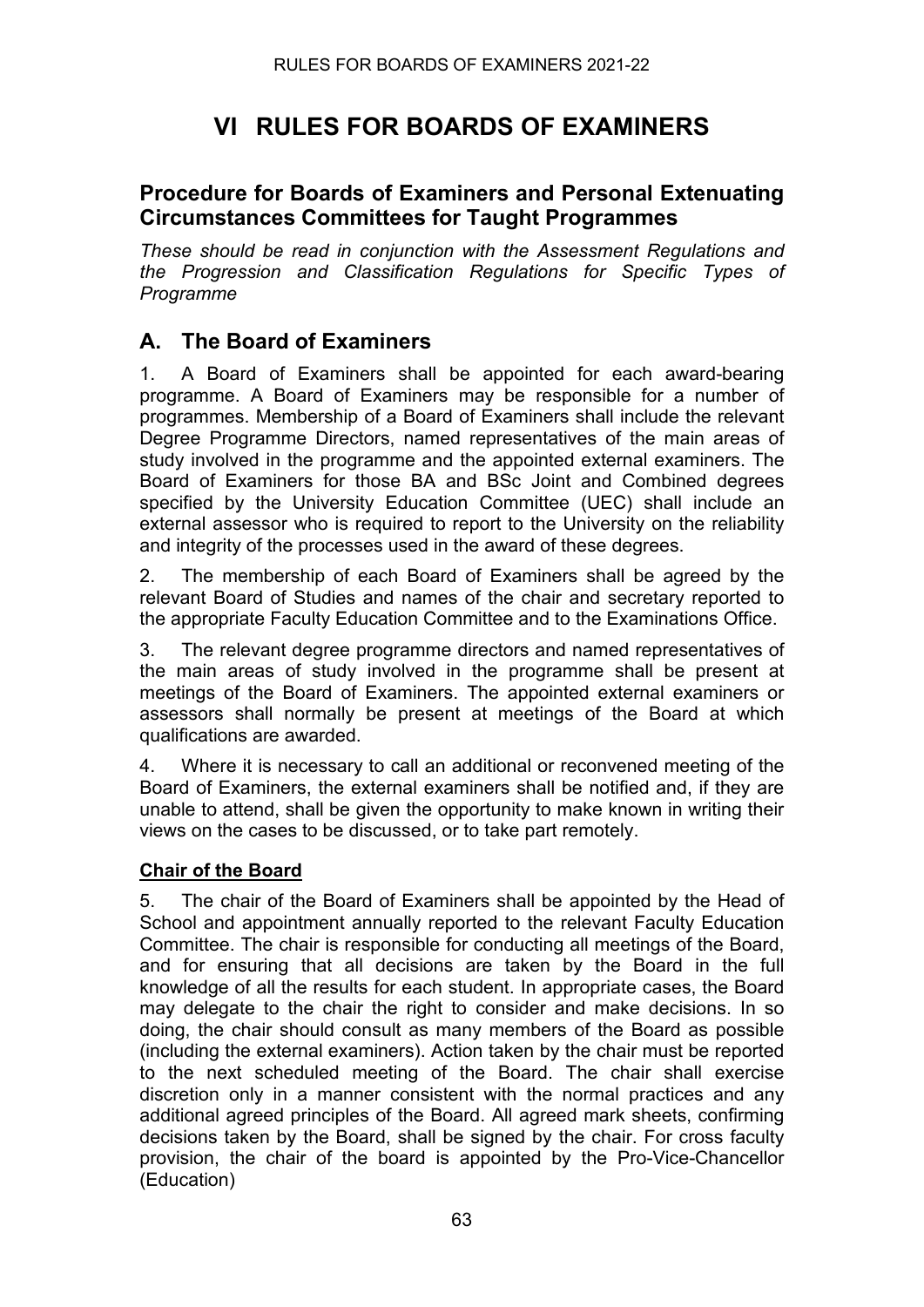#### **Secretary**

6. The Board of Studies shall appoint a secretary who shall be responsible for ensuring that all members of the Board of Examiners, including the external examiners, are informed of meetings. The secretary shall also be responsible for keeping a record of all decisions reached by the Board. In all cases of the exercise of discretion, the reason for the decision shall be recorded.

#### **External Examiners and External Assessors**

7. Procedures for appointing external examiners and external assessors are set out in the Policy and Procedures for External Examiners of Taught Programmes at [http://www.ncl.ac.uk/ltds/assets/documents/qsh-extexam](http://www.ncl.ac.uk/ltds/assets/documents/qsh-extexam-policy.pdf)[policy.pdf.](http://www.ncl.ac.uk/ltds/assets/documents/qsh-extexam-policy.pdf) The policy is the definitive source on matters relating to external examining and in the event of any conflict between the policy and these regulations, the Policy would prevail. The duties of external examiners are set out in the policy.

#### **Personal Extenuating Circumstances (PEC) Committee**

8. A Personal Extenuating Circumstances (PEC) Committee shall be appointed by each Board of Studies to review and consider medical and mitigating circumstances which may have an effect on a student's performance, as set out in the PEC Policy at [https://www.ncl.ac.uk/students/progress/Regulations/Procedures/change/PEC](https://www.ncl.ac.uk/students/progress/Regulations/Procedures/change/PEC.htm) [.htm](https://www.ncl.ac.uk/students/progress/Regulations/Procedures/change/PEC.htm) . One PEC Committee may cover more than one programme within a school. This Committee shall normally consist of a chair, secretary and two other senior members of academic staff,. The chair should be a senior member of academic staff with experience of sitting on a Board of Examiners. If the secretary is not a member of academic staff then a fourth senior member of academic staff must be appointed to the Committee. The chair of the PEC Committee shall report the Committee's recommendations, including a summary of action taken throughout the year by the PEC Committee, members and delegated staff, to the chair of the Board of Examiners. The Board of Examiners shall, accordingly, be made aware if medical or other circumstances have been put forward for or by a student; however, no more detail than is necessary shall be disclosed, and this shall include no personal or medical details. All personal information shall be handled by the PEC Committee and the Board of Examiners in accordance with the requirements of data protection legislation. Guidance on PEC procedures is provided by the Student Progress Service [\(www.ncl.ac.uk/students/progress\)](http://www.ncl.ac.uk/students/progress)

9. The Personal Extenuating Circumstances Committee shall have the power to grant the following, subject to the appropriate evidence being provided for or by the student:

- a) Extensions within and beyond those permitted as part of the Submission of Work policy;
- b) Exemptions from minor elements of assessed work (normally a maximum of 20% of the module in question);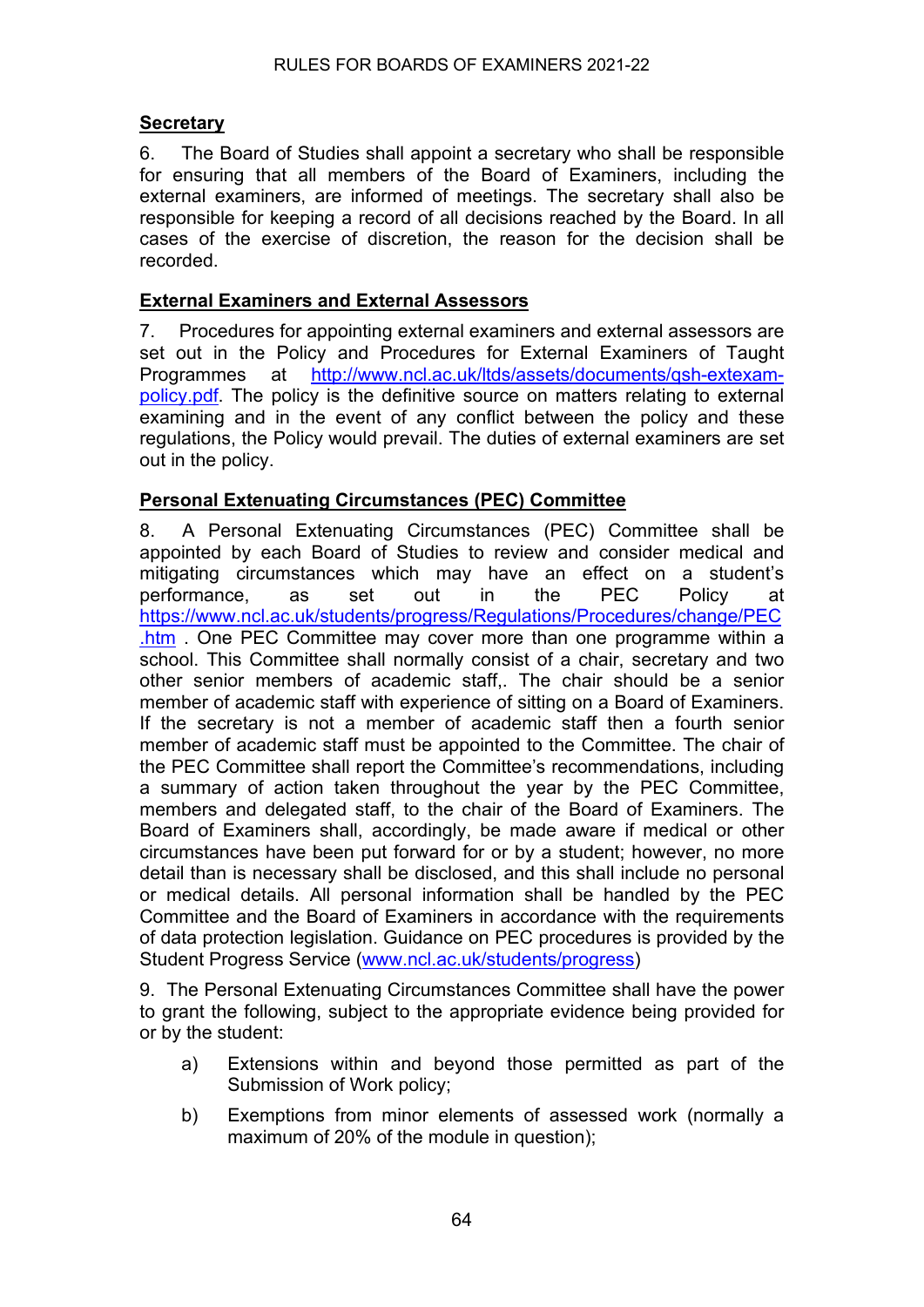- c) Deferral of a formal examination or assessment attempt to the next normal occasion (generally August);
- d) Deferral of a formal examination or assessment attempt to a later normal occasion;
- e) Extraordinary examinations, including those outside of the regular assessment periods;
- f) Setting aside previous attempt(s) at a module, semester or stage and allowing repeat tuition if required;
- g) Allowing a student to retake a module, semester or stage with tuition (subject to payment of the appropriate tuition fees);
- h) Allowing a student to proceed to the next Stage of a programme carrying fails;
- i) To provide Boards of Examiners with a recommendation of support/no-support depending on the severity of the mitigating circumstances affecting a student, which have not been addressed by a-h above or where alternative adjustments would unreasonably add to the circumstances (i.e. to recommend the use of discretion where appropriate).

10. A Personal Extenuating Circumstances committee may, on occasion, need to consider other adjustments in response to a student's personal extenuating circumstance case. Adjustments other than those listed in 14. a-i above must be approved by the appropriate Dean.

11. Due to the professional requirements of some programmes not all the above adjustments may be available to the PEC Committee.

12. Students should be reminded annually by notice (in electronic or paper form) of the Personal Extenuating Circumstances procedure and reminded that applications should be made in a timely manner. If students fail to disclose relevant circumstances to the committee at the time of impact, this may have a bearing on any future appeal.

### **B. Board of Examiners Procedures**

13. Members of the Board of Examiners should declare any personal (i.e. non-academic) interest relating to any individual students to the Chair of the Board prior to the meeting. Such declarations are required despite the anonymity of the board of examiners meeting.

14. Where the Board of examiners is unable to reach a decision on any issue by common consent, a vote shall be taken and the matter shall be decided by the majority of members then present and voting. The academic members of the Board, including the external examiners and the chair, shall each have one vote. In the event of a tied vote, the Chair shall have a casting (i.e. second) vote.

15. As soon as possible, following the meeting of the Board of Examiners, students will be notified of the decisions of the Board by the Secretary to the Board. In the case of final year students, the decisions of the Board will normally be released within 48 hours of the meeting of the Board.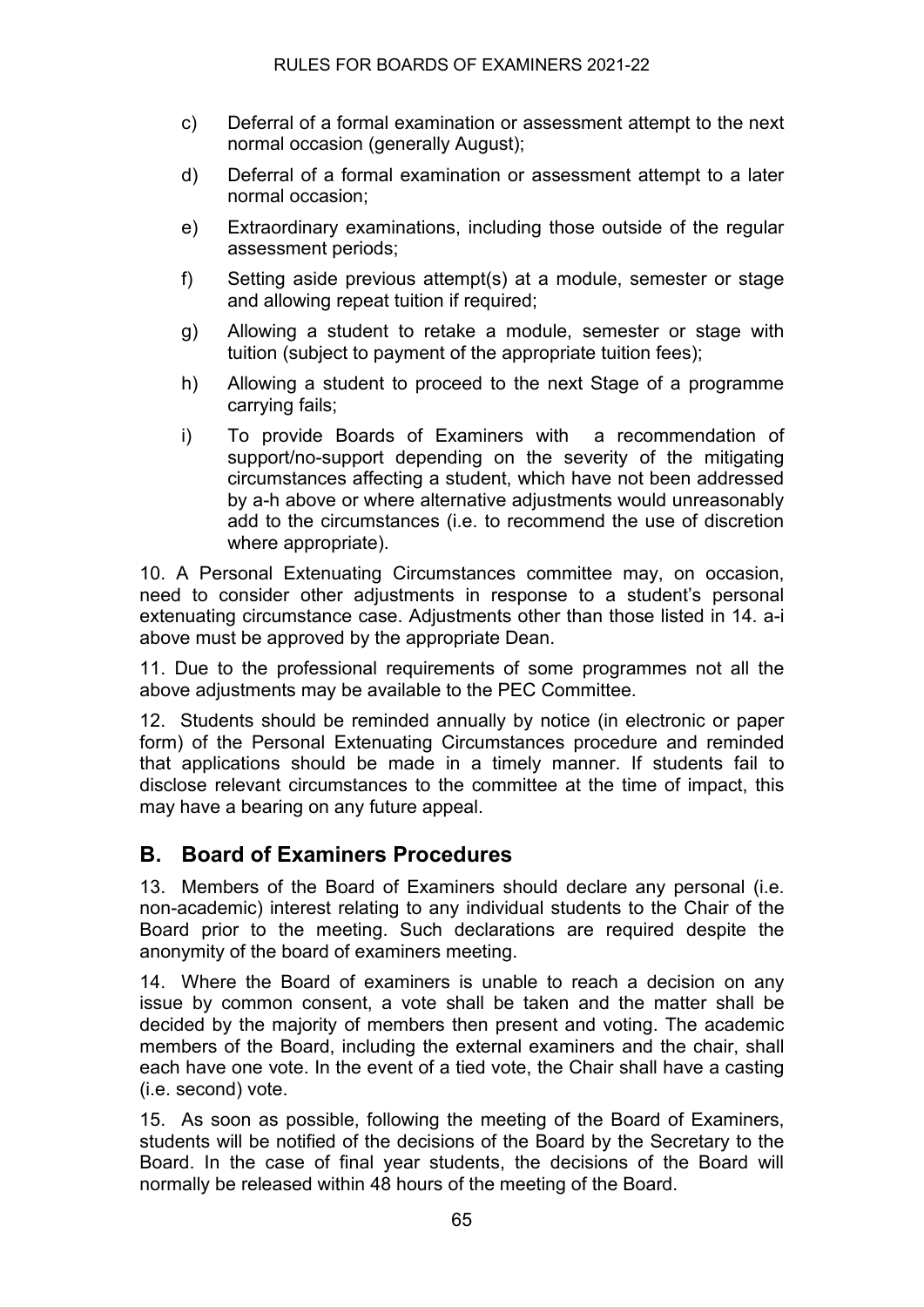16. The reasons for exercising or not exercising discretion shall be recorded in the minutes of the proceedings in every case where the exercise of discretion is considered, both those where such consideration is required by the Regulations or where it is considered on other grounds. The minutes shall record the issues raised and the decisions reached, whilst maintaining, wherever possible, the anonymity of board members contributing to the debate. Boards of Studies are required to report annually on the exercise of discretion as part of the Annual Monitoring and Review Process. No student shall be identified by name in this report.

17. The exercise of discretion does not set a precedent as each individual case should be considered individually. However, in any discussion regarding the possible exercise of discretion, the Board shall ensure that no student in similar circumstances has been treated less favourably. Academic grounds for discretion should be considered prior to PEC grounds.

18. For Foundation, Undergraduate and Integrated Masters programmes, the requirements set out in IV J 29-31 have a particular application in respect of resits at the final stage. Boards of Examiners must not use discretion after the first attempt to deprive a student an opportunity available on resit. Nor must it use discretion to improve a resitting student's opportunities beyond those available to a first attempt student. To this end:

- a) At the end of the first attempt at the final stage, if a board of examiners considers using discretion to make a higher level or class of award than a student is entitled to, it must not make an award that is lower than indicated by the final programme average.
- b) At the end of the second attempt at the final stage, if a board of examiners considers using discretion to make the minimum award on the entry programme (i.e. a Pass on a Foundation Degree, a Third Class Honours on a Bachelor's programme and Second Class, Second Division on an Integrated Master's programme), they may take account of performance in any second attempts at final stage modules and of any PEC recommendations relevant to the first and second attempts.
- c) At the end of the second attempt at the final stage, if a board of examiners considers using discretion to make a higher level or class of award than indicated by the first attempt final average (and higher than the minimum award on the entry programme), grounds are limited to PEC recommendations relevant to consideration at the first attempt meeting of the board, and the board of examiners must ensure that decisions are consistent with those made at the first attempt meeting of the board. The board must not use performances in second attempts or PEC recommendations relevant only to the second attempts as grounds for making a higher award.

### **C. Releasing and Adjusting Marks**

19. Marks awarded for course work shall be disclosed to students as soon as they are available and within 20 working days. It should be made clear to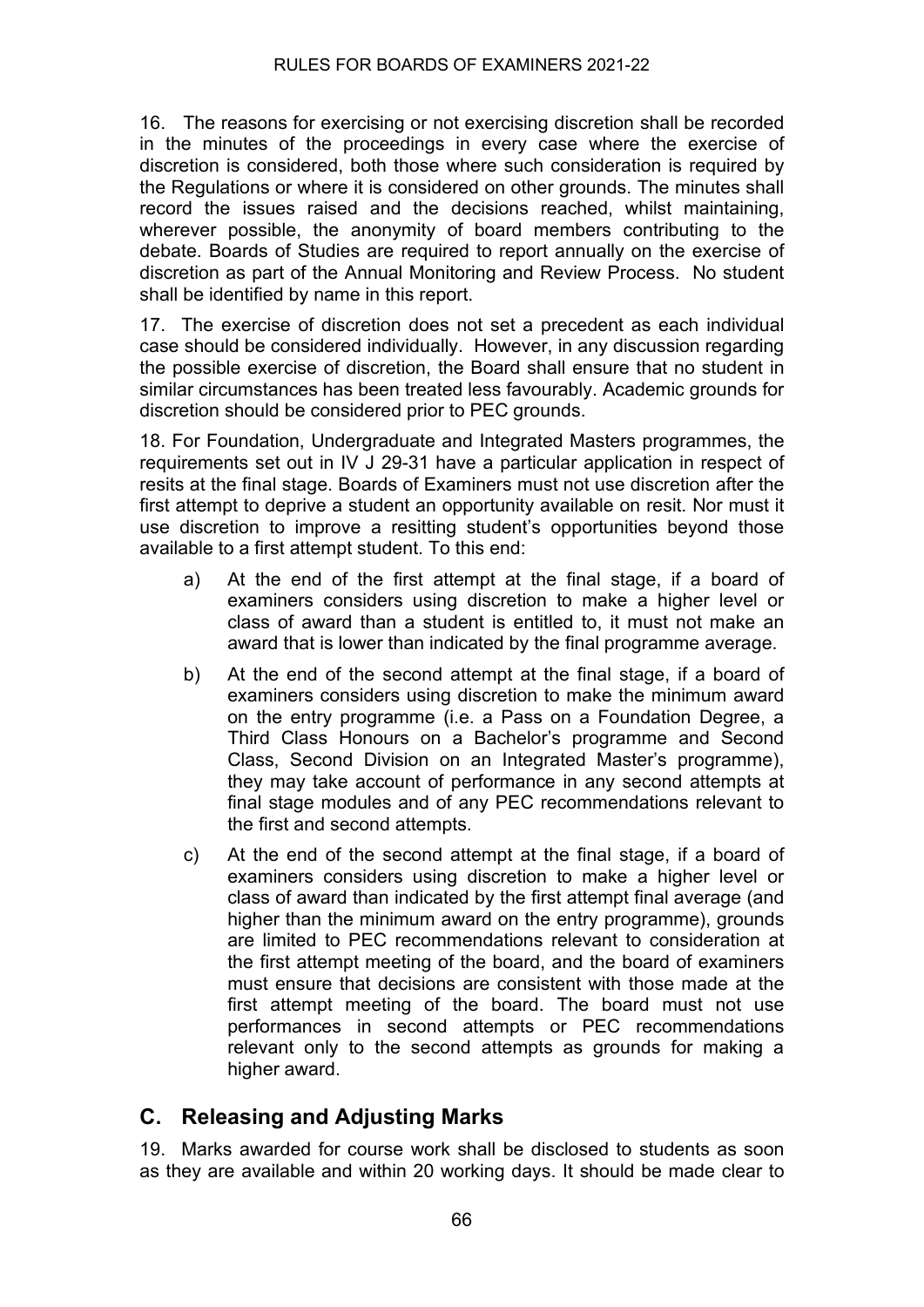#### RULES FOR BOARDS OF EXAMINERS 2021-22

students that such marks are provisional and will be subject to review, and to possible moderation. [\(https://newcastle.sharepoint.com/sites/LTDS/Internal%20Only%20Webdocs/](https://newcastle.sharepoint.com/sites/LTDS/Internal%20Only%20Webdocs/FileStore/Files/qsh-assmt-assessedwork-policy.pdf)

[FileStore/Files/qsh-assmt-assessedwork-policy.pdf](https://newcastle.sharepoint.com/sites/LTDS/Internal%20Only%20Webdocs/FileStore/Files/qsh-assmt-assessedwork-policy.pdf) )

20. Semester 1 examination marks should be returned within 20 working days of the end of the examination period, however the provisional semester 1 module marks should be released within two weeks after this. It should be made clear to students that the marks are provisional and will be subject to review and to possible moderation.

21. Any adjustment of marks of a cohort shall take place prior to the meeting of the Board of Examiners. Once marks have been returned to the Board of Examiners they shall not be adjusted, except that the correction of errors in the transcribing of marks is permitted. It should be noted that the regulations governing the award of classes of degrees and particularly the use of discretion by the Board of Examiners, shall not result in any adjustment of marks.

22. Any sanctions imposed under the Assessment Irregularity Procedure take precedence over the Board of Examiners' decisions, and therefore cannot be overturned.

### **D. Module Marks after Reassessment, Compensation or Discretion**

23. Where a passing mark is achieved following reassessment at any stage, including the final stage, or a modules has been deemed to have been passed by the exercise of compensation or discretion, the actual (uncapped) module mark achieved will be shown, using the normal University scale, on the transcript, with an appropriate note if compensation or discretion has been applied, and a statement that a mark of 40 (or 50 for level 7 modules) will be used in any calculations. However, the Board of Examiners may, in its ultimate discretion, have regard to the actual module mark obtained at resit. For non-modular programmes this section refers to individual assessment marks rather than modular marks.

### **E. Retention of Data**

24. Student data relevant to student assessment should be retained as follows:

- i Component marks, and Personal Extenuating Circumstances Committee and Board of Examiners minutes to be retained for six years after graduation.
- ii Personal Extenuating Circumstances information (including Stage 1 Personal Extenuating Circumstance information for Board of Examiners' discretion usage) to be retained for two years after graduation.